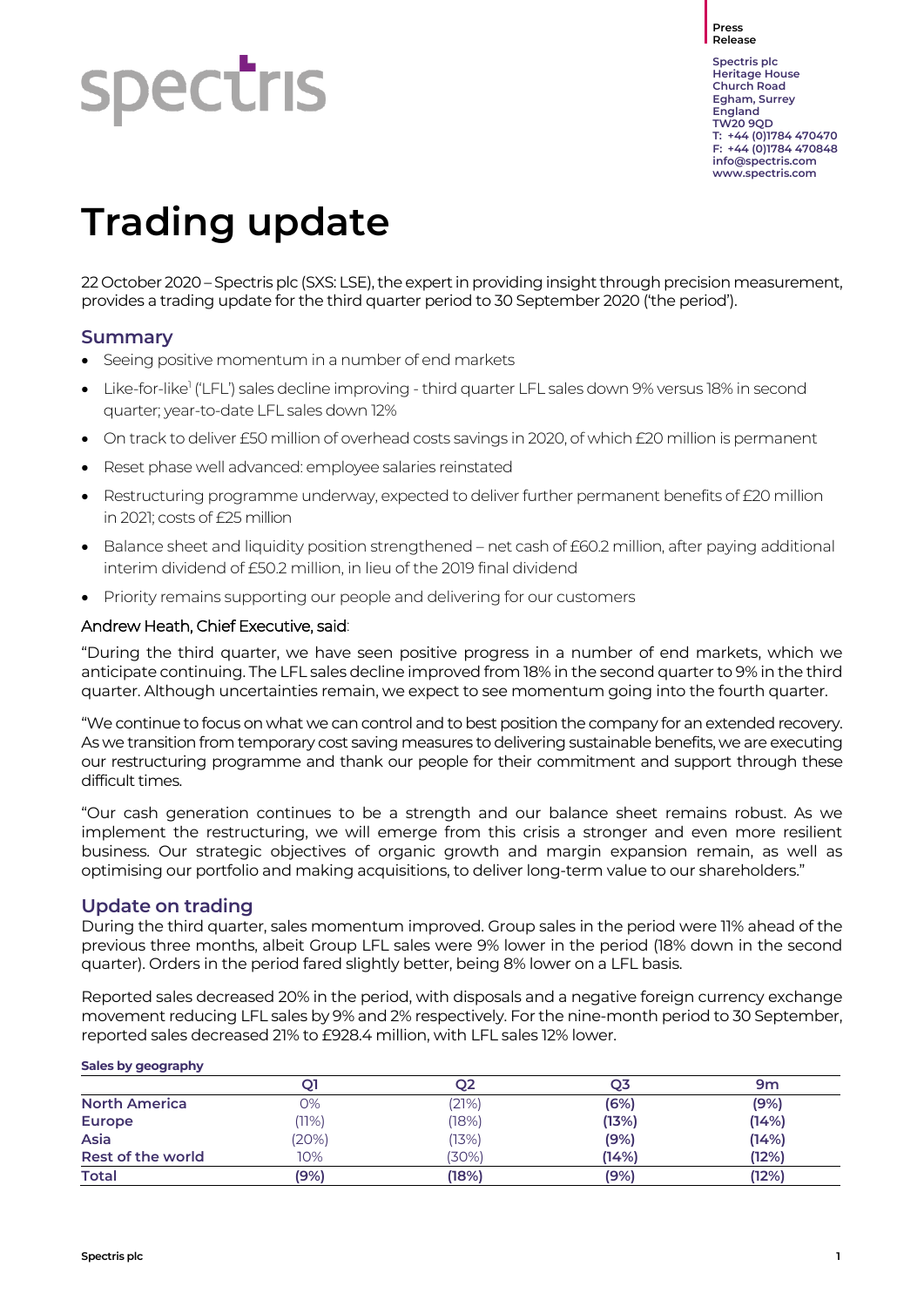All regions saw an improving performance compared with the prior quarter, with North America seeing the most notable improvement. Asia performance was driven by a rebound in activity in China with growth of 6% in the period, with particularly strong growth in September.

From an end market perspective, there was growth in LFL sales into the pharmaceutical and aerospace and defence industries in the period, with flat LFL sales into machine building customers. Sales were weakest into automotive, with a steeper decline in the period than in the first half, given the later cycle nature of HBK's activities. Sales into academic research institutes also continued to be notably lower year-on-year, with a similar sales decline in the period to that in the first half.

|                             | Q1    |        | Q <sub>2</sub> |       | Q3    |       | 9m    |       |
|-----------------------------|-------|--------|----------------|-------|-------|-------|-------|-------|
|                             | £m    | LFL    | £m             | LFL   | £m    | LFL   | £m    | LFL   |
| <b>Malvern Panalytical</b>  | 74.1  | (21%)  | 76.9           | (21%) | 95.2  | (4%)  | 246.2 | (15%) |
| <b>HBK</b>                  | 92.7  | $2\%)$ | 86.6           | (14%) | 94.8  | (13%) | 274.1 | (10%) |
| Omega                       | 32.3  | (5%)   | 28.7           | (21%) | 28.9  | (16%) | 89.9  | (14%) |
| <b>Industrial Solutions</b> | 102.5 | '7%)   | 105.2          | (18%) | 110.5 | (9%)  | 318.2 | (11%) |
| <b>Total</b>                | 301.6 | (9%)   | 297.4          | (18%) | 329.4 | (9%)  | 928.4 | (12%) |

#### **Sales by business**

Malvern Panalytical had a much improved performance compared with the first half, with only a 4% decline in LFL sales in the period, reflecting a resumption in capex-oriented spend from its customer base and some revenue from the completion of installations of systems delayed from the first half due to customer access restrictions. There was good growth to pharmaceutical and food customers, with growth in all major regions, offset by lower LFL sales into academic research institutes, where demand continued to be weak, reflecting on-going closures. The order book positions Malvern Panalytical well for the fourth quarter, with sales expected to be sequentially higher, although the LFL sales performance is not expected to be as strong as in the third quarter, due to a tough comparator with the prior year.

LFL sales in HBK in the period were 13% lower, with a similar performance to that in the second quarter, given its later cycle exposure. There was growth in North America, driven by a strong performance in aerospace and defence, reflecting a number of large project sales, and into machine manufacturing, whilst sales in Europe and Asia were both lower year-on-year. Fourth quarter sales are expected to be higher than the third quarter, with LFL sales lower reflecting the later cycle nature of the business.

At Omega, LFL sales were 16% lower with continued weak demand in its main market, North America. Asia outperformed the other regions, driven by good demand in semiconductor, albeit at a slower pace than during the second quarter. While the fourth quarter is expected to continue to see the LFL sales performance improving, the resumption of growth in North America is not expected until 2021.

Industrial Solutions saw a notable sequential improvement on the second quarter, with a much improved LFL sales decline of 9% in the period. Sales into the pharmaceutical and food industries were resilient with growth in LFL sales in the period, while those businesses exposed to automotive and upstream oil and gas saw the weakest performance. We expect the fourth quarter to continue to show a progressive improvement in LFL sales.

#### **Balance sheet**

Maintaining a strong balance sheet and cash position has been a key priority for the Group during the pandemic. The Group continues to be highly cash generative and at the end of September, the Group had net cash of £60.2 million (£94.3 million at 30 June 2020), with a cash balance of £252.4 million and gross borrowings of £192.2 million. This is after payment of the £50.2 million additional interim dividend, in lieu of the 2019 final dividend, and before payment of the interim dividend in November of £26.5 million.

The strength of our balance sheet has put us in a good position to pursue acquisition opportunities that may emerge in this new environment and work on our opportunity pipeline continues. We will maintain our capital discipline while at the same time have the courage to make significant investments in adjacent and synergistic acquisitions consistent with our strategy. Portfolio optimisation also remains a strategic priority and the Group has reinitiated its sale programme with the resumption of activity in the M&A market.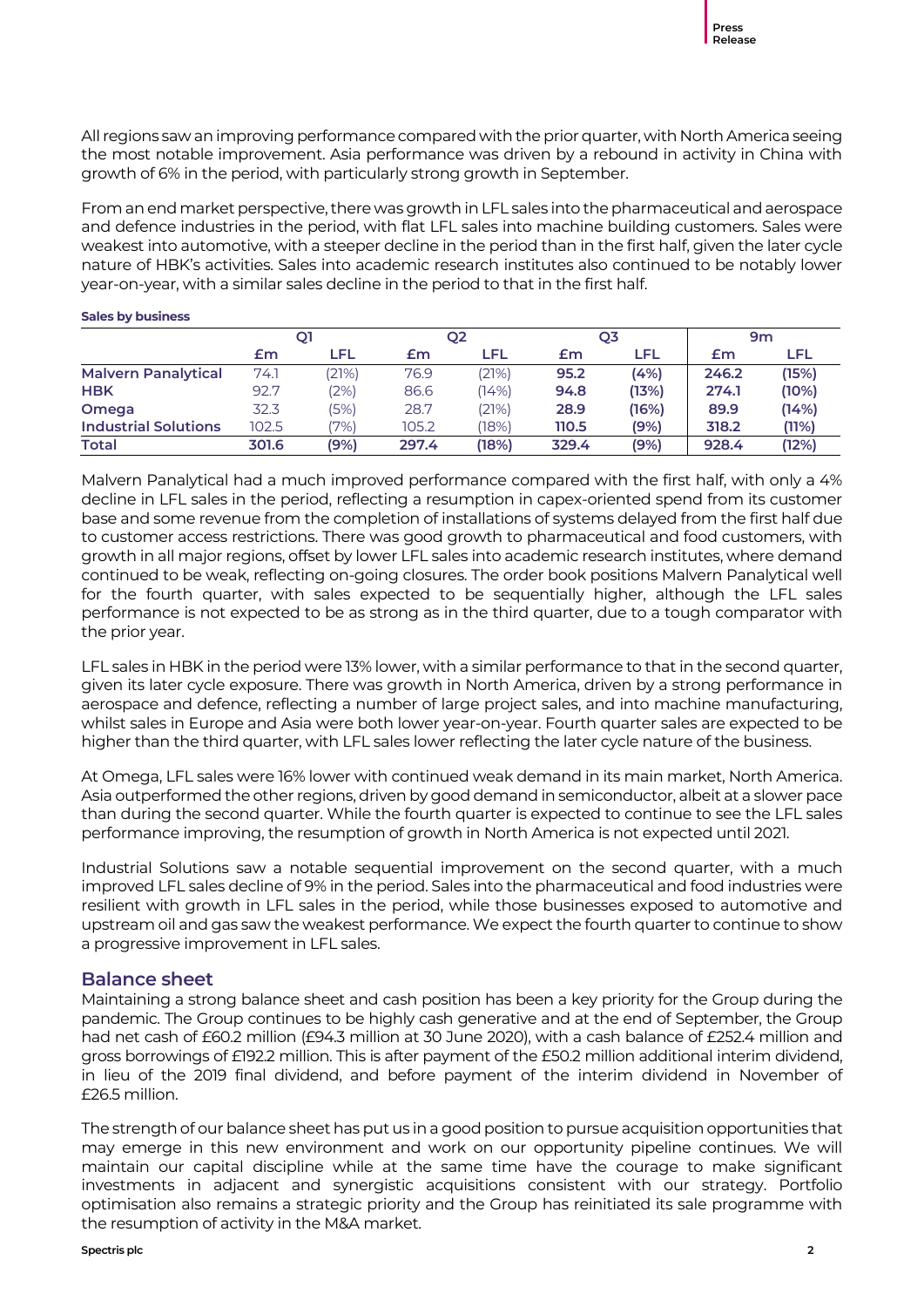#### **A balanced approach to managing the business**

We have been managing the impact of COVID-19 in three phases - React; Respond; Reset. We are now firmly in the Reset phase, while continuing to support our employees and customers through these challenging times. We will continue to foster a balanced, responsible approach to managing our business, which is consistent with our culture, values and strategy. In October, the Board approved a new sustainability strategy to build on the Group's existing work in this area and to ensure that we continue to deliver *value beyond measure* for all our stakeholders.We look forward to providing more details at our full year results.

For our people, we reinstated salaries and full-time working, where possible, during August and September as part of the reset to a sustainable business model. Executive Director salaries and Board fees, both of which had been reduced by 25%, were reinstated from 1 October. We remain committed to recognising the sacrifice and dedication of our people during this challenging period. While the method of doing this will be reliant on our full year performance as a Group, we will ensure that this recognition is aligned with the consideration of any final dividend to shareholders for 2020.

Given the uncertainties that still remain, it is imperative that we continue to maintain our provision of mental health support and practical guidance, and to focus on staying connected with those people who are working remotely. In Europe, we have partnered with the Wellbeing Project to offer resilience coaching to our people and in the USA, we have expanded our employee assistance programme to offer personalised coaching and online mental health support. In Asia, we have undertaken our first mental health workshops with the support of our health insurance provider.

For customers, despite restrictions and remote working, we have continued to launch new products. For example, HBK introduced a complete power meter solution for testing and monitoring solutions around electric drive systems, power supplies and grids; and Vi-grade launched a new product line of cable-driven simulators with more driving realism. Malvern Panalytical launched three new products: the Zetasizer Advance range with more flexibility and upgradeability; the 1Der detector for the Empyrean XRD platform, enhancing its capability and OmniTrust, a comprehensive suite of software tools for pharmaceutical customers. Servomex developed, in record time, a variant of the Paracube sensor, the Mercury, designed and approved to work in critical care ventilators with the same features and benefits as the original Paracube sensor. Development time took only 14 weeks from concept, through validation, to manufacture and delivery.

We also continue to extend our digital offering with a wider emphasis on online sales, virtual engagement, workshops and webinars and remote installations and servicing. As we adapt our processes to circumvent travel and access restrictions, whilst still meeting customer requirements, new processes such as remote demonstrations and sampling are being accepted as the norm. Greater use of virtual engagement enables a more flexible, time-efficient and cost-effective way of working and also benefits customers through better education of our products and how best to deploy them. Continuing to enhance our digital offering will, therefore, remain a key focus going forward.

#### **Reset - preparing for the recovery**

We completed the unwind of our temporary cost measures in the period and, as disclosed at our first half results, we launched a restructuring programme to further reduce our cost base, targeting sustainable benefits of £20 million in 2021. Work has been progressed at each operating company and we are on track to optimise our cost base for the more protracted recovery we are anticipating. These permanent reductions in our cost base will derive from footprint rationalisation, a reduction in discretionary costs, including more productive ways of working digitally, as well as a headcount reduction. We expect to incur a further £5 million of restructuring cost in 2020, in addition to £25 million for the profit improvement programme, and around £20 million of cost in 2021, relating to the additional actions identified since July.

As previously highlighted, we anticipate our overhead costs in 2020 to be around £50 million lower than 2019 consisting of £20 million of permanent cost saves delivered from our previous profit improvement programme and £30 million of temporary savings, which will unwind. The additional actions noted above result in £20 million of permanent savings in 2021 to offset this unwind.